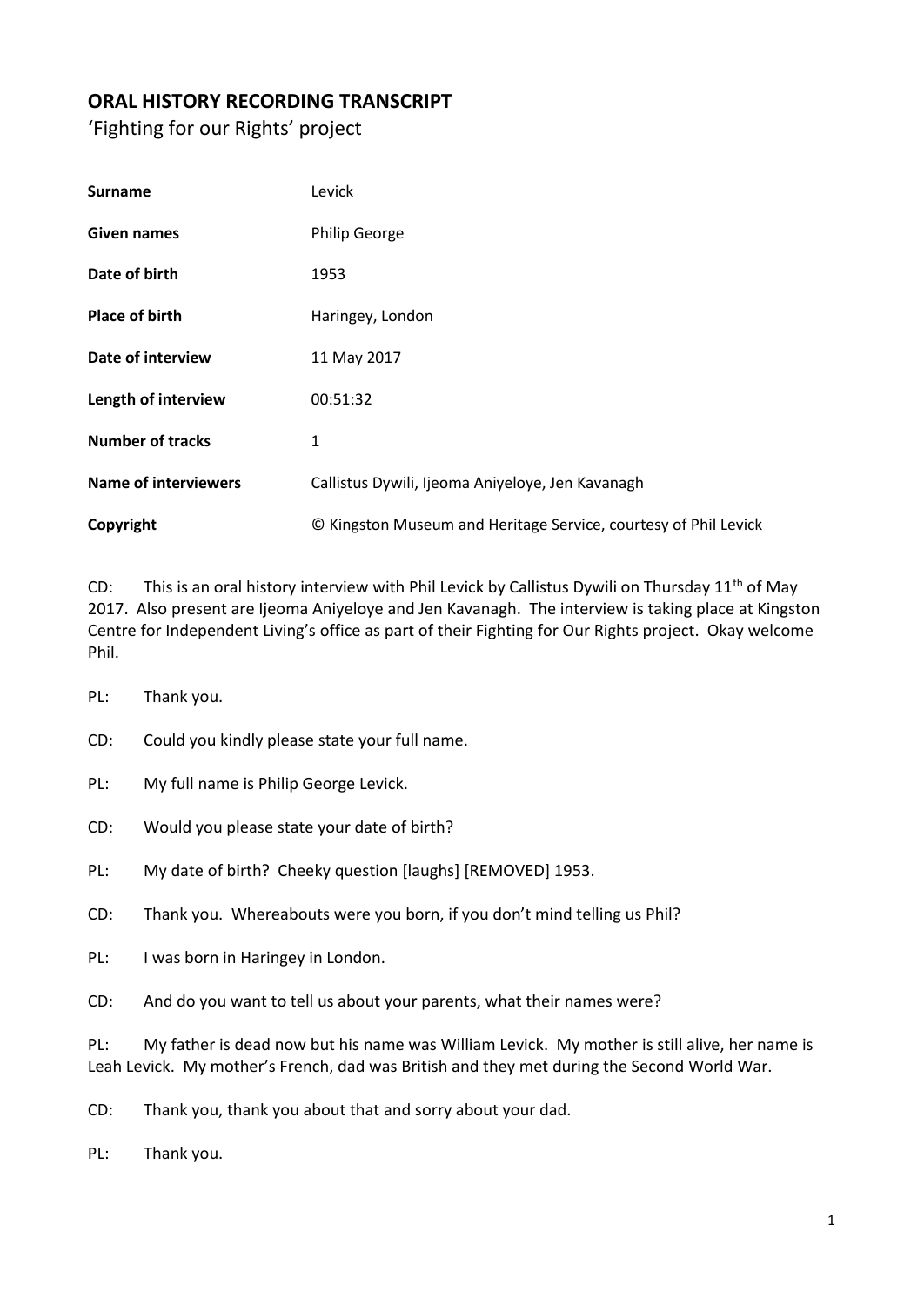CD: Well you said your parents met during the Second World War, would you know what kind of professions they were doing then when they met?

PL: My mother was a seamstress dressmaker. My father was in the army as a chef at the time.

CD: Okay. Would you tell us please about where you went to school, you know your childhood experiences?

PL: I started going to school once we left London and at the time I was around seven years old I went to a primary school in Boxmoor, Hemel Hempstead which is in Hertfordshire.

CD: Okay. Why did you move to Hemel Hempstead from London?

PL: My parents moved to Hemel Hempstead from London because my father's job moved out like a lot of companies did in those days out of London and there were more opportunities for him outside London, so we moved to Hemel Hempstead from London. At the time he was a scientific instrument maker, he changed his profession.

CD: That's a brilliant transition from head chef to--,

PL: It is, isn't it?

CD: To a scientist which is very brilliant. So at what age would you say you left school?

PL: I started school--, I left school what, as a young adult or?

CD: Yes.

PL: Okay I left school--,

CD: I'll ask the question again Phil. At what age would you say you left school as a young adult?

PL: I left school, secondary school, when I was 18, 18 years old after studying for A levels.

CD: What was your first job, if you still remember, after you finished your education?

PL: After I left school I went to college, did an evening class to study for two more A levels 'cause I hadn't done very well at school. I was a very naughty boy. So I got those two A levels and then I went on to do a degree at Kingston Polytechnic, as it was called then, and then I went on to do a Masters at Essex University. So I finally left education probably around 1980/81.

CD: Okay so you'd moved back to Kingston at that time?

PL: Yes. I moved to Kingston to do the degree, I did a degree in sociology.

CD: Okay. And another quick question now, you said that your dad's job moved him around a lot when you were young which obviously meant that you were changing schools. How was that experience for you?

PL: It was fine. He didn't move around a lot really, just once or twice. It wasn't a very difficult transition, it was okay.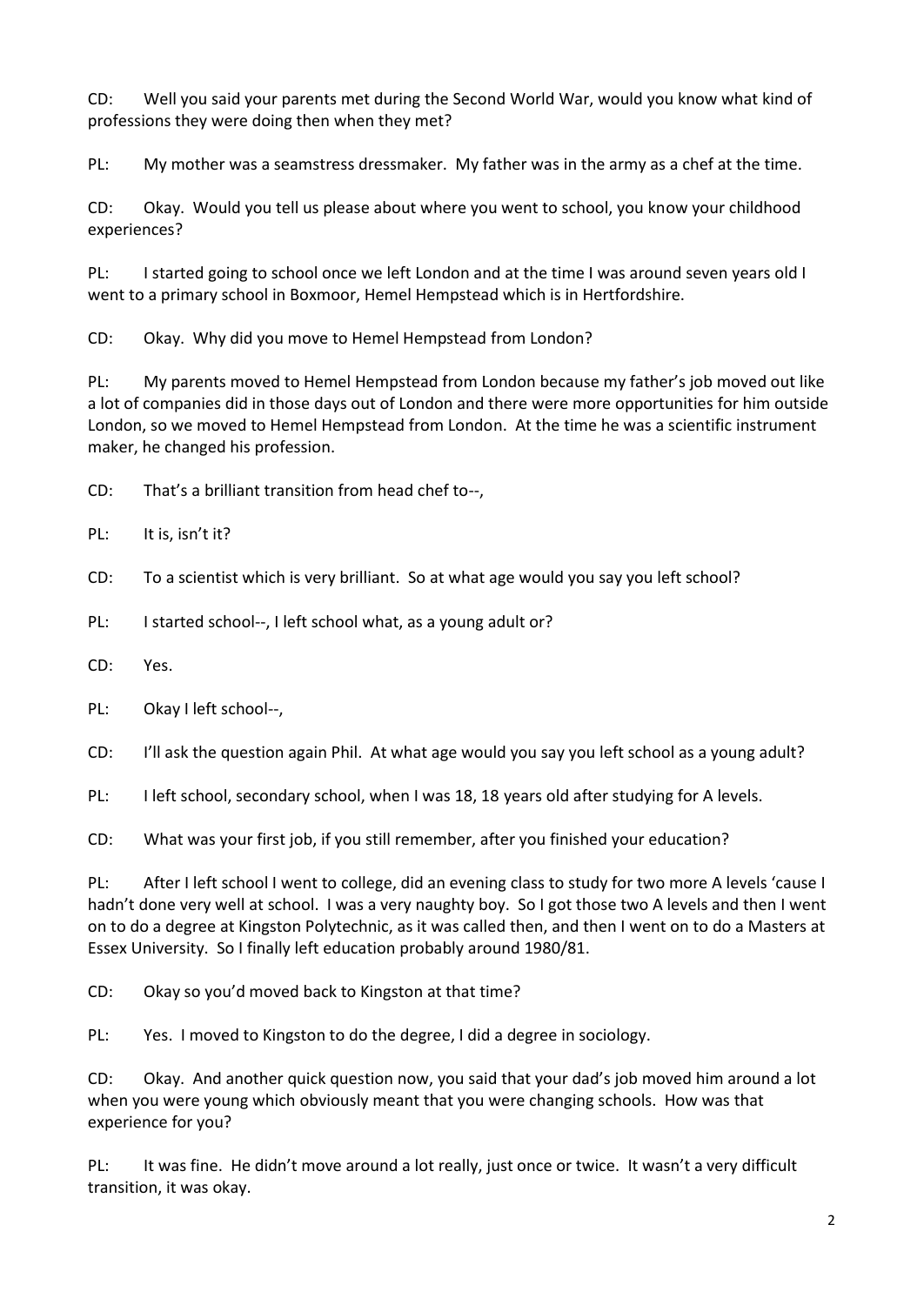CD: Okay. Would you kindly please talk me through your career between your first job and joining Kingston Council?

PL: Well [laughs], my first job--, I had a lot, a series of casual working jobs whilst I was studying for my A levels and some of the time whilst I was studying for my degree, my first degree, so all sorts of jobs, working in factories, building sites, cleaning companies, I was just an odd-jobber [laughs].

CD: Fair enough. Would you please tell us about--,

Q1: Hang on sorry a sec--, So when--, Sorry do you want to--,

PL: I mean do you want to know about my first proper job so to speak?

Q1: Yeah I guess so yeah, and then how you ended up working for the Council.

PL: Okay yeah. So once I got my Masters in sociology from Essex University my first professional career job was working as a research assistant for the NHS in north east London where I stayed for two or three years working with a community physician. So that's a public health doctor. So that was supporting her to research local public health needs within Islington actually. I continued there--, I worked there for about three or four years and then that work brought me into contact with lots of people in communities and I felt I wanted to change my career to move into more social work type--, a more social work type career supporting individuals within a community setting. I think my job at Islington had taught me that communities are very important in supporting people to be independent but I felt personally I wanted to work towards that support, working one to one with individuals. So I applied for a job at Kingston Council as a social work assistant. So starting at the bottom again really and then after two or three years I trained as a social worker so I qualified as a social worker. And then I picked up a job in the, what was then called The Health and Disability Team supporting older and disabled people in the community.

Q1: Can you talk us through what that job involved?

PL: Right, I'll just have a sip of tea [laughs]. Is that okay? Am I answering the questions all right or is it--,

Q1: Yeah. Perfect [laughs].

PL: [sips tea] I'm not sure how much detail you want but anyway. Okay. So when I was at the--, started off as a social work assistant the job involved really supporting professional qualified workers. However I was given my own so-called caseload to work with so that job involved meeting people, assessing their needs as we used to say in the jargon, getting to understand them as people, what their aspirations were, what they wanted to achieve with their lives and supporting them to do those things either through our own services or through other people's services. Developing relationships with people, getting to know them and understand them. Yeah. Is that okay?

Q1: Yeah, sorry to interject again. I'll stop talking now.

CD: No it's all right.

Q1: Could you explain what the relationship between what you were doing in that role and when you first encountered the Independent Living Scheme was?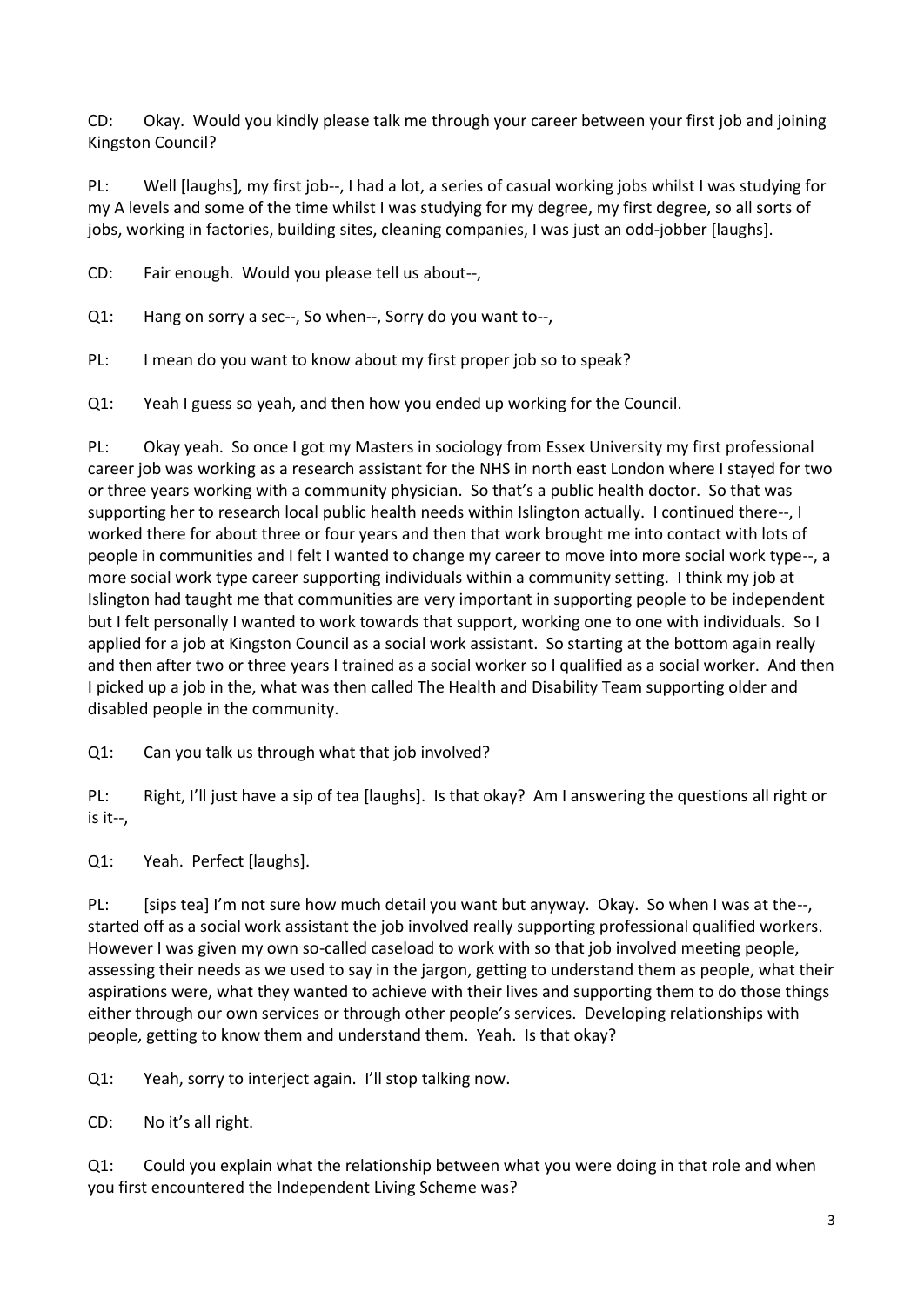PL: After working as a social work assistant for some time, probably three or four years, I decided I wanted to qualify as a professional social worker. So I took myself off and did a course, a two year course which you could do in those days because I had a previous relevant degree. So after two years I came back and was lucky enough to get another job within Kingston working as a professional social worker within the Disability Team so specialising in supporting people with a physical impairment or health condition. And at that time two disabled people came on the scene, you've heard of them already but their names were Ann Macfarlane and Jane Campbell who approached the Council and said--, made a proposition really. They didn't want services from the Council, they wanted money to organise their own care and support 'cause they felt they could do it better and they would be more in control of their support and it would help them to become more empowered and independent. So luckily the Director of Social Services and the Assistant at that time were very receptive to this, they were very clued up and switched on with the disability movement and those kinds of principles and they said 'Great, this is a great idea. Let's go for it, let's try this out'. So we set up an experiment, a trial if you like not really an experiment but a trial, to see how it could work and volunteers were asked for and I put my name forward to help develop this new scheme, this new way of working. And that's how I came to be first involved with Kingston Association of Disabled People as KCIL was called then. Do you want me to talk a bit about that or--,

## CD: Yes please.

PL: Yeah. At the time it was unlawful to give people, service users, disabled people in the community, money directly from the Council. So to avoid that law but still enable us to provide the kind of support people wanted we, I suppose effectively laundered the money through Kingston Association of Disabled People. It was lawful to do that, so you could pass the money on to a third party, an organisation, and they would pass the money on to those individuals who were part of this we called it an Independent Living Scheme. So it was Jane and Ann initially and then a few more people joined and because we had to set this up in a very proper and transparent way, we had to set up some systems so that people--, we could show, you know, the audit trail of money, where the money was coming from, who it was going to, how it was used. So if anyone asked us we could demonstrate that we were using the money properly, correctly. So I was involved in setting up that, those kinds of financial systems but probably more importantly supporting people to become a good employer, you know, to recruit personal assistants, to manage them, to train them. So I was involved in working alongside Ann and Jane setting up a system that would enable people to recruit people, personal assistants to support them. And we set up various training programmes and a peer support group so disabled people supporting other disabled people to become good employers.

CD: Okay. So aside from you, I know you've mentioned Jane and another colleague, but who else was involved in this scheme?

PL: Another colleague I think who you're going to interview is somebody called Renny Wodynska. So I worked side by side with Renny in the early days setting up this Independent Living Scheme. She was a social worker in the Disability Team at the time so she was very instrumental in this pioneering work. She eventually moved on and I took over running the Scheme myself in the end.

CD: So when you took over then obviously your role changed so what was your role then?

PL: During that time I was seconded to Kingston Association of Disabled People so I was working for this organisation, now called KCIL, and my role really was to develop all the systems and processes and support that people needed to be--, to use these direct payments well for themselves.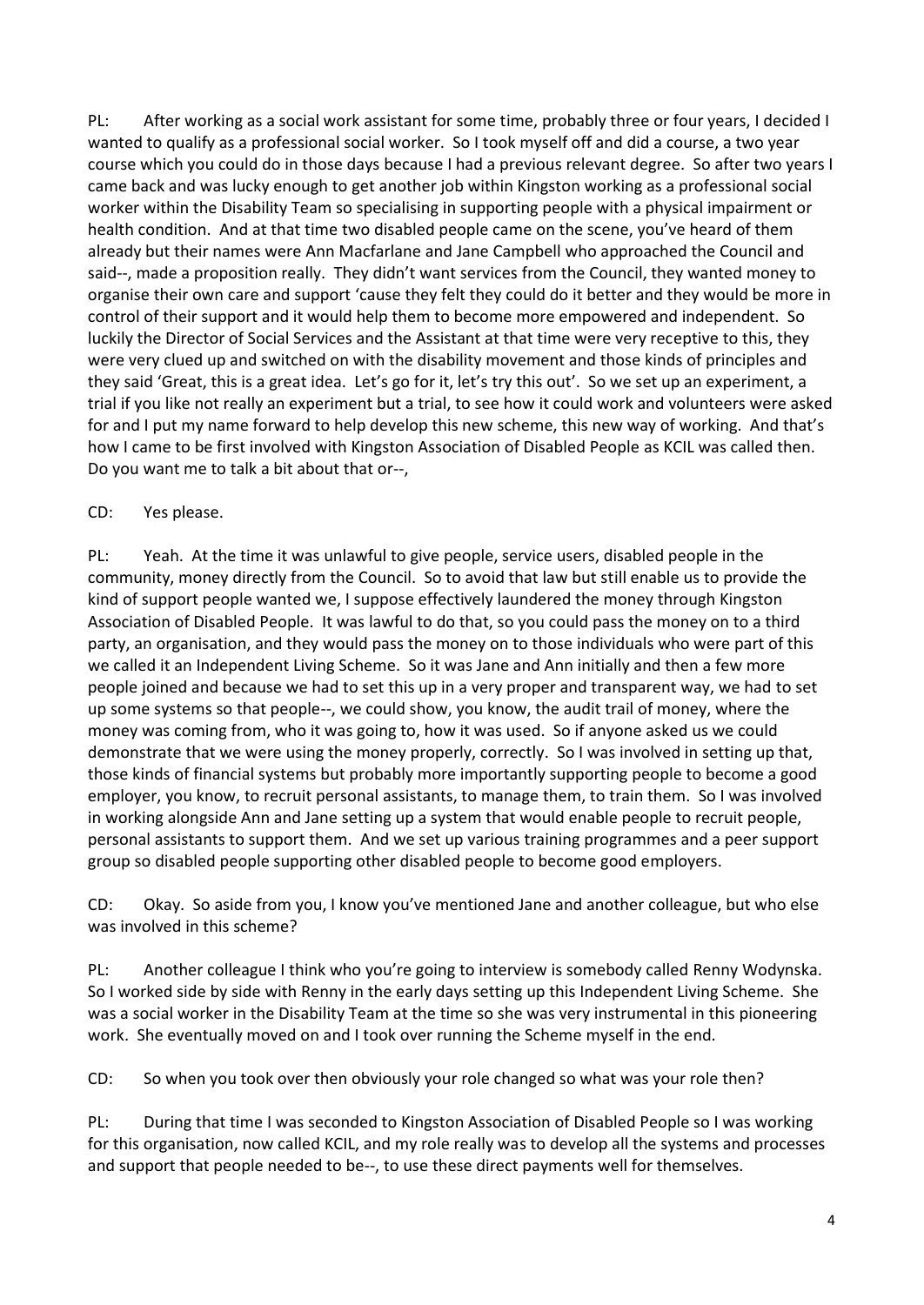CD: Sorry Phil, just to backtrack a bit. About the interviewing process for the people to get personal assistants, do you want to talk us through how the process went and who was involved and, you know, just the interviewing process and the criteria that was used to pick the personal assistants?

PL: Well I offered to support new people on the Scheme to recruit personal assistants because some people felt they were able to do that themselves, felt very confident about doing that and some of them had skills in recruitment and interviewing so they didn't really want any help. But other people, this was a very new role a new thing to do for them so they were very scared about it and needed lots of support. So my role, my job really was to help them devise a job description, just a list of tasks that they wanted that person to do for them, and also a person spec as we called it then, just a profile of the kind of person they wanted to recruit. So I would help them to do that. I would--, working with a disabled person we would devise a little advert together and then I would arrange to put the advert in different places, sometimes in the newspaper, sometimes in shop windows or at the university and if the person wanted I would also sit with the person while--, and support them interviewing candidates for the job. And once they were appointed I would support the person to train them in the job itself but also in a kind of disability etiquette about how to communicate well with disabled people in a respectful and empowering way, how to get the best out of personal assistants, to be a good employer, those kind of tasks really. So this was just an offer, not everyone wanted the full range of support but some did and so I would be involved in varying degrees depending on people's needs and preferences really.

CD: Do you want to talk us through how the Independent Living Scheme worked for a disabled person within Kingston?

- PL: How it worked?
- CD: Hmm.

PL: Do you mean the kind of operation of it, the mechanics of it or how it benefitted--,

CD: How it benefitted the individuals.

PL: Right. I think the main benefit of the Independent Living Scheme was that the disabled person was in control of their care and support arrangements so they decided who they wanted to support them, they chose the person, the PA. They decided how they wanted to be supported, you know, where and when and what times and they had that kind of authority really. This direct payment--, the Independent Living Scheme gave them that authority to take control and make their own decisions really. Whereas before if you were receiving a service from the Council it's a much more passive thing, you're just receiving but as a user of direct payments you're actually having a really strong say in how things are managed and how they're arranged and you're the boss basically [laughs].

CD: Well I know earlier you said that there were some volunteers that came in to help with the interviewing process, I just wanted to find out if the community was interested in the Scheme from the outset when it was founded. Were they forthcoming?

PL: In the early days it was a very new way of working so it wasn't very well known particularly in Kingston or across Britain. There were other schemes in Britain driven by other disabled people but in Kingston we tried to find different ways to promote this Scheme, to spread the good news about a new way of working where people could have more control over their lives. So we used to have events, there'd be--, we'd design some leaflets and posters, we'd work with social workers because they're the ones who would come into contact first with people looking for help, to promote this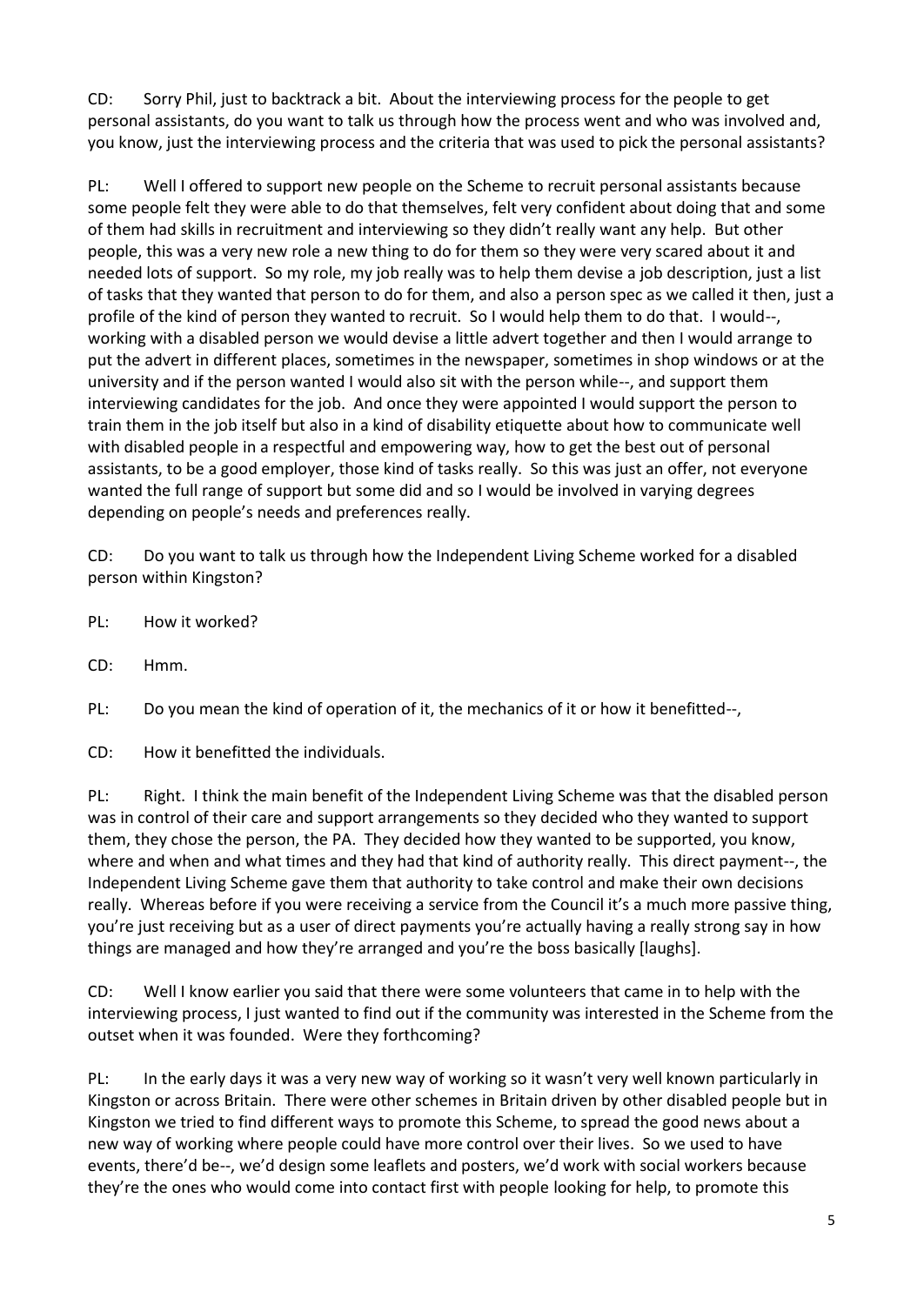Scheme. A bit later on we invited some TV companies and they did some filming of people using the Scheme and how it benefitted them, they just showed people just enjoying their lives through having this personal assistant to help to support them.

CD: Thank you. Well you did say it was a new scheme within the Borough so did you encounter any difficulties in implementing the Scheme?

PL: Difficulties.... There were some difficulties. Just to focus on the positives for a minute first, it was really good that the Director of Social Services at the time and the Assistant Director were very positive about this. They were very receptive to this idea. If it hadn't been for those two, I think it would have been a big big struggle because even though Ann and Jane started it all off here, if you hadn't had the willingness of the Council to give it a go it would have been much more difficult. As it was, having that Council support made it easier but there were still people within the Council people like finance people, accountants, who were saying 'oh what's going to happen to the money? Can we trust these people?' [laughs]. They were very conservative with a small c, they were very cautious, very apprehensive about what would happen to the money 'what if people just spent it unwisely and didn't use it in a way it was supposed to be spent'. So they were kind of difficulties, they were barriers that we had to overcome. Some of the politicians, the local politicians, were not that positive towards this innovative way of working. Others were so we had to work with those that were and try and persuade those that were less so. They were the kind of difficulties really that we encountered. I say we, I'm kind of using that collectively because I was working with disabled people at Kingston Association of Disabled People at the time so it's the kind of 'royal we' really not me, me, me kind of thing [laughs], it's a collective approach.

CD: Yeah. You've already stated that the Scheme was a success because the founders and the willingness of the Council that undertook the Scheme. So how do you feel the work that was done then has impacted the services today?

PL: Well of course I think once Kingston and to be fair other local authorities, although they were few and far between across the country, demonstrated that this could work very well and it was safe and people were able to gain much more independence through it in Kingston, then that kind of good news spreads and more and more local authorities decided to try this out. And at the time there were very big national campaigns across the country led by the disability movement to have direct payments made lawful. Sorry, I may have gone off the question a bit but [laughs]--, so the success evolved over the years with campaigns, with good publicity, obviously mostly led by disabled people locally and nationally.

CD: You've already touched on the Kingston Association of Disabled People so could you just kindly please explain to us how the direct payments scheme worked?

PL: How it worked in the early days? Okay, well as I say at the time back in the mid '80s I think, it was unlawful to give money directly to service users, people using services, and so the Council would give some money to Kingston Association of Disabled People and the amount of money was based on people's assessed needs for support which was--, that assessment was carried out by a social worker. So the money would be passed from the Council to Kingston Association of Disabled People and they would pass the money on to those disabled individuals who qualified to join the Scheme. That's how it would work.

Q2: So then you had to go through that process but now is it still dispersed in the same way? Do they still have to go through--, before getting to all or is it more direct now?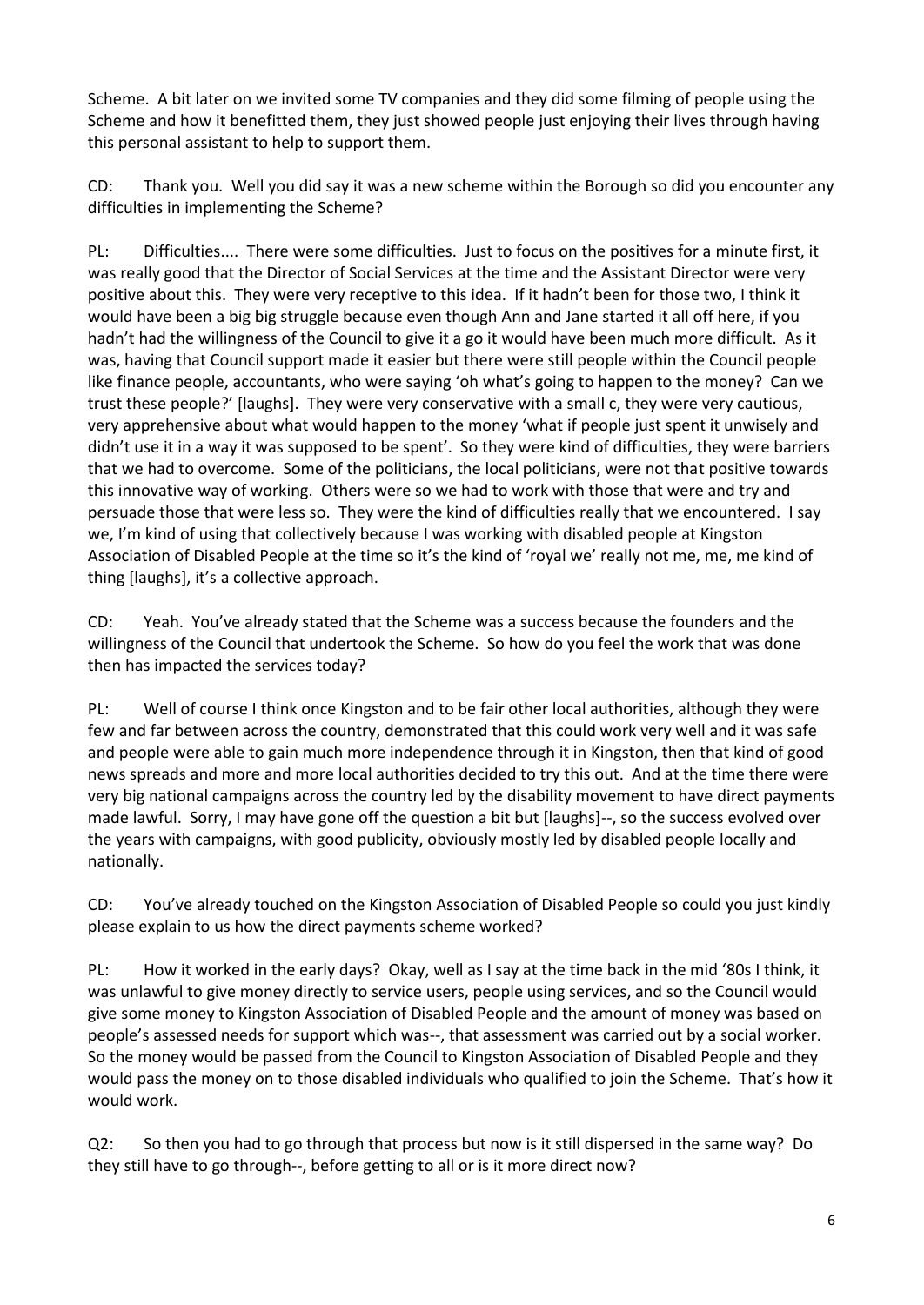PL: It's more direct now.

Q2: Okay.

PL: Because it's lawful to do that. It's direct so I'm sure other people will explain this to you but KCIL (Kingston Centre for Independent Living) will support people in the same old ways, to recruit and manage their personal assistants but the money is paid directly to the individual, the same person.

Q1: Where does that funding come from?

PL: Sorry?

Q1: Where does the funding come from? Is it solely from Council--,

PL: It's Council money, well it's public money really but--, and of course this is always, this is a choice people have, they don't have to have a direct payment, they don't have to take control of their care and support because some people perhaps are not--, haven't got the capacity or capability to do that for themselves or they don't want to do that for themselves and then the Council will continue to provide them with services but they would manage all those services on behalf of the person.

Q1: What would the typical needs be of a person who did feel that they wanted to live independently? Was there sort of a--, was it very varied in terms of the types of needs that people had or was there sort of a set--,

PL: I think in the early days it started off with people with a physical disability who--, those people typically would need help with day to day tasks like getting up, getting out of bed, getting dressed, getting ready for work, those kind of activities. But then it's grown over the years to include people with mental health needs, people with learning disabilities, so it's not--, Personal assistants could be involved now more typically with people with mental health needs just helping them get socially connected 'cause lots of people with mental health needs are very socially isolated, so that personal assistant their job might be to support that person with mental health needs to join a club or get involved with a community activity of some sort or help them to get a job or volunteering. It's the same with people with learning disabilities, they might have physical support needs but they might also need help with managing their money for example, understanding information, helping them make decisions in their lives. So it's moved from where it started with supporting people with physical support needs to a more comprehensive, inclusive needs. But that journey continues, I think there is still a challenge around encouraging and supporting people with learning disabilities, mental health issues today. It's improved, it's grown, it's progressed but there's still work to be done to bring that kind of support to those groups of people.

CD: Now that you've mentioned you also reach out for mental health service users, as far as the funding is concerned do you do appointeeship like where someone can receive the funding on behalf of the service user? Do you offer that service 'cause you say that it's more direct.

PL: Yes I mean some people are not able to manage some aspects of running direct payments for themselves so they can choose to have someone in their lives that they know and trust who help them manage those things. It could be their husband, their wife, their partner, their brother, their sister, their uncle, their auntie or friend to help them do that so they may not have all the capabilities to do everything but they can still make decisions and know what they want but they need help from someone close to them to actually manage the operation of the Scheme.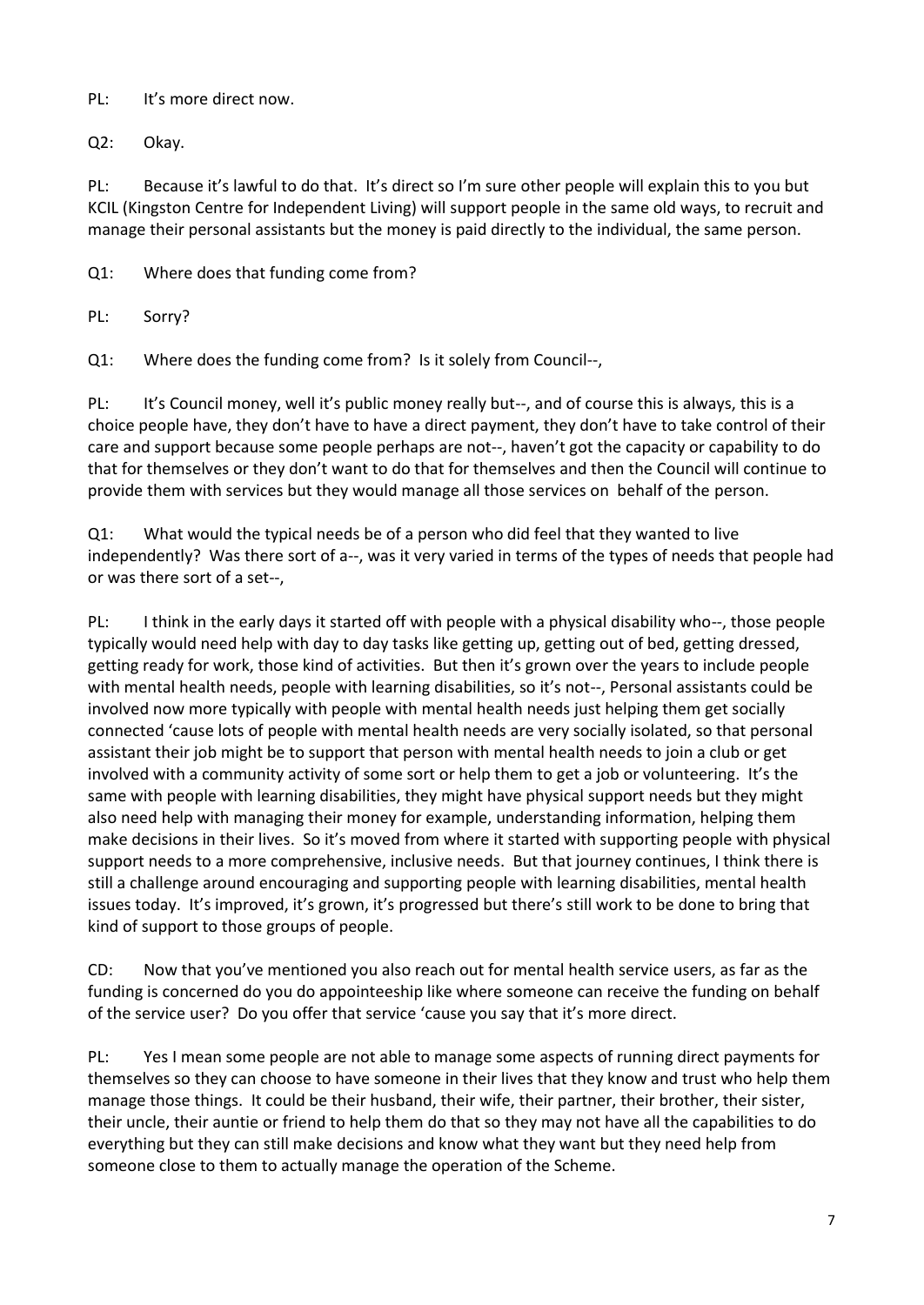CD: Sorry Phil, so what criteria is used if someone was to appoint an appointee for their funds? What criteria is used to pick them? 'Cause obviously there's issues of--, concerning vulnerability and--,

PL: Social workers would make that decision working with those individuals and they would need to reassure themselves that this person has the capacity to make decisions to choose whoever they've chosen to support them and that the person they've nominated is willing and able to do that. So there would be a process. There are checks around all that, yes.

CD: Okay. So now that you've left Kingston Association of Disabled People what have you done since?

PL: Well I left--, my secondment ended after about 18 months/two years I think and that was back in the '80s/'90s so I left that role and went back into the Council so to continue working as a regular social worker but with that experience I've moved on from day to day social work practice and I've gone into more, I don't know how you'd describe it really, more kind of service development, community engagement, communications role while I was at the Council.

Q1: Do you mind talking us through that career progression between where you are now and that point? I know it was quite a long time....

PL: It is, it is a long time [both laugh]. Long time ago and--, erm, I'm just trying to think what I can say that would be interesting or relevant, erm...

- Q1: All of it.
- PL: Huh?
- Q1: All of it is [laughs].
- PL: [laughs].

Q1: Or just maybe what those different job roles were and then what you were doing towards the end of your career I suppose, with the Council.

PL: Hmm. Okay. So with my experience of working--, helping to set up this direct payments scheme I didn't really want to go back to traditional social work, just working with single individuals. However important that work is I felt I wanted to work on a more community basis, more strategically, so I was involved with various jobs across the Council doing consultation engagement work with groups of individuals and communities about how we could develop services to make them more relevant and useful to particular groups of people. Erm... I'm trying to give you some examples but they've left me at the moment. So lots of community engagement type work. Working with not just service users but members of the public and working with other organisations, trying to work more strategically together and in a joined up way because health and social care services are quite fragmented. So that was some of the big issues that were coming forward whenever we asked people about their experience of using health and social care services, was how disjointed it was and how difficult the pathways and journeys were. So I got more involved in service redesign and development and that was really I think rooted in my experience of working with disabled people and direct payments because when you're more in control of things, your own life and services, then you can have a better experience really, it's more fulfilling and I think this is what people were saying when they were coming to us for services that, you know, it wasn't a very satisfying experience 'cause although some people got some of the needs they had met, they had to go to different places for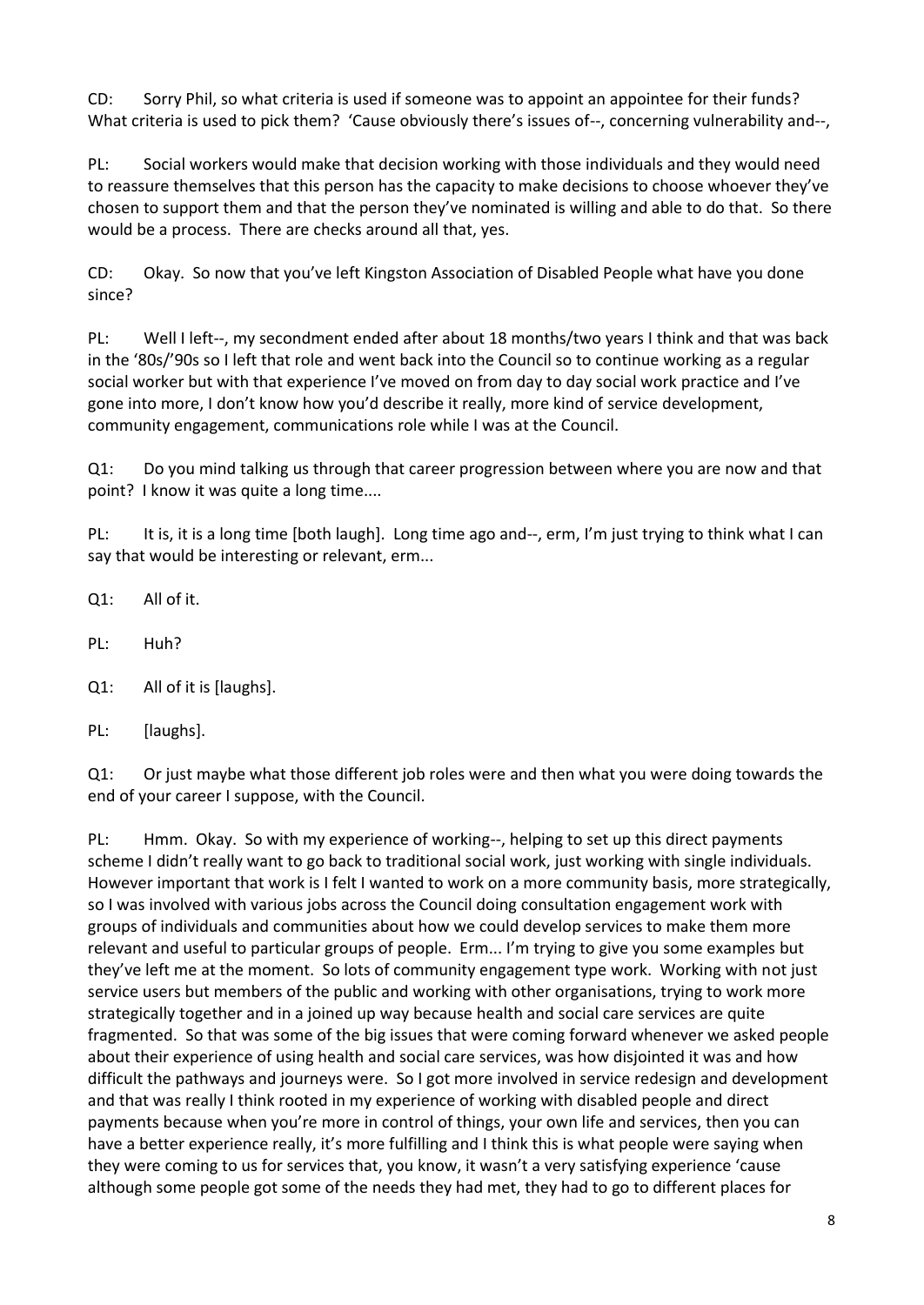different types of support. So at the moment and whilst I was at the Council I was trying to find, we were trying to find ways of actually bringing all these different services together and having a single, it's a bit jargonistic, a single point of access for people so they could all come into the same way and get a more holistic approach to their needs as people, not just body parts or, you know.... [laughs].

CD: So would you say that was achieved then, the galvanising of the many fragmented--,

PL: Yeah and I think it all stems from this, you've probably heard it before, this social model disability about looking at the person in their community and how the traditional medical model is about looking at people--, bits of their body and their bodily functions whereas disabled people and other people know that it's not just about their health conditional disability but it's how the environment disables people, how it or the barriers that people face is the issue just as much as their health condition or disability. It's the social world that disempowers people and how things are organised really. So that--, this more recent work I've been involved in, it stems from that approach really about looking at the whole person in their community.

CD: That's brilliant. So would you say then how has that been impactful, the holistic look, when you're looking at an individual as a person other than their condition, so how would you say, you know, when you're weighing out the two, how would you say that it has impacted the individual that--,

PL: It's quite a difficult way of working because the way we are, the way we're organised, health and social care services are organised in very separate camps and we've each got our own organisational cultures and processes and systems so it's really hard to get past that and just think about the individual. And that's going to take some years to achieve I think. But the essence of it is really understanding the person and their--, what they want to do with their lives, what their aspirations are. Not just saying 'do you need help to get up in the morning', you know, 'do you need help to wash and dress'. What is that about? What do people really want support with? What are they trying to achieve and maybe getting up in the morning is part of a step along the way but it's not-- , people don't live and exist just to get up in the morning do they so it's--, we need to change our vision and that's what's happening now I think across health and social services.

CD: And quickly Phil, just to backtrack to the community based care that you were later involved in 'cause it's a scheme that the government is trying to go into especially with mental health, so where the services are better catered for within the community before they come into the services so how would you say--, would you say that is--, has that improved, the quality of care to the individuals involved that you're working with?

PL: I think health and social care in Kingston and elsewhere are trying to change the way they do things, change the way they approach things, looking at--, again looking at people in their communities and what they need to stay healthy and well and independent. Not wait until they get ill or they need lots of help but actually how do you support people, how do you prevent people getting unwell or sick or homeless? So the focus is moving way down the river really towards where issues start and problems start in the community, in society. So that's, certainly in Kingston, that's the new approach really is to try and redistribute resources towards the community prevention end of the spectrum and not--, try and avoid people getting unwell and needing a lot of support in the first place or actually delaying that time when they need help. And when they do need to come to the Council or to the NHS for services they have a really good experience and it's easy for them to get the right kind of care straight away. But it's really changing the balance towards prevention, supporting people to stay independent.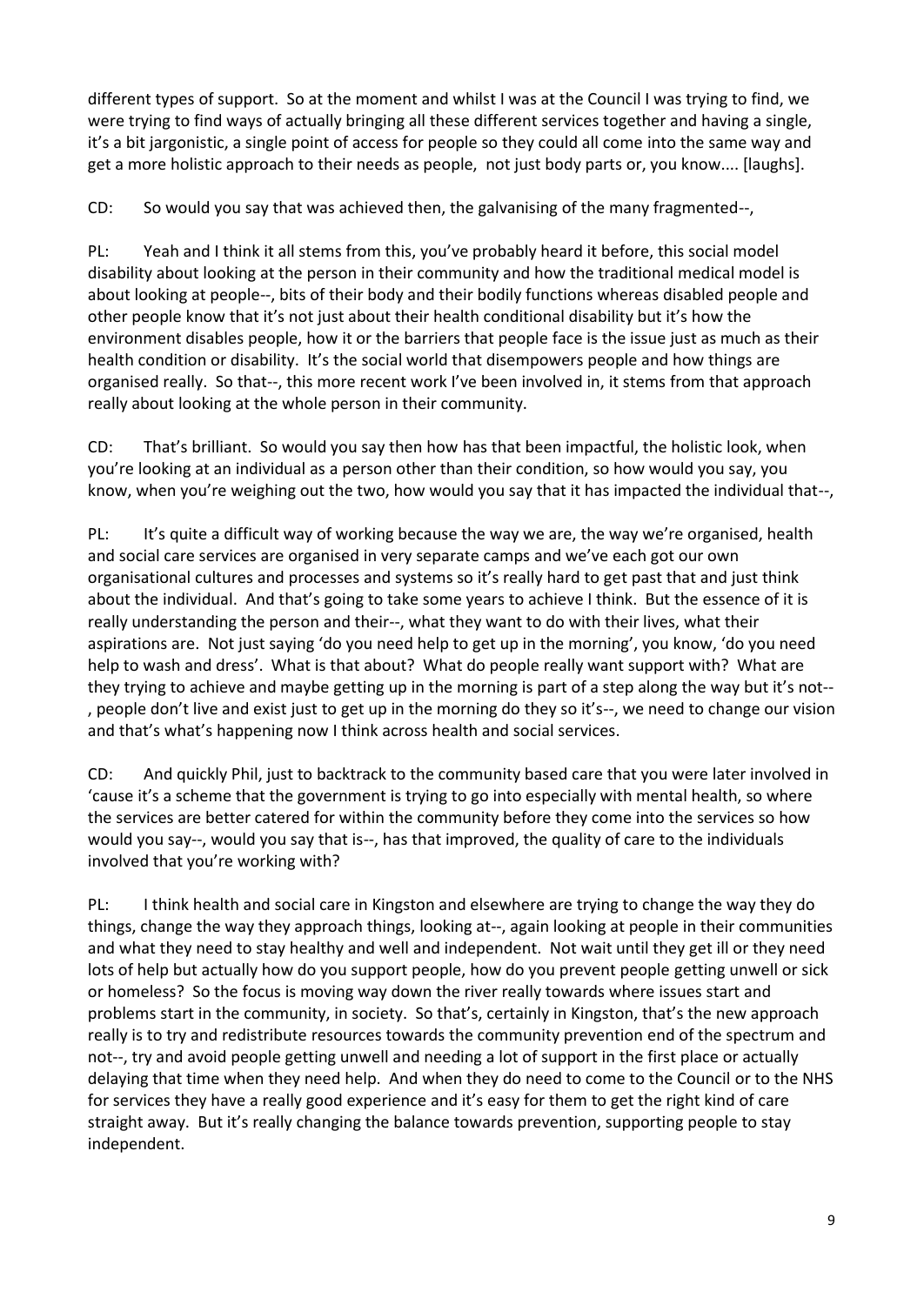CD: You seem to have done quite a lot within the Kingston Borough and I would love to thank you and applaud you for your contribution within Kingston but quickly what would you say has been the proudest achievement from the work that you've done within the Borough?

PL: Oh gosh. Erm, I think helping set up the Independent Living Scheme all those years ago back in the '80s, I think that was erm--, [coughs] even now you can hear it in my voice I'm really emotional, I'm really passionate about it because it was such a good thing to do and it was the right thing to do and erm--, I'm going to have to take a moment.... [laughs]. I think a lot of good things have stemmed from it. So that's, that's--, yeah, that's my proudest involvement I think, just being involved with that [laughs].

CD: Thank you very much. What are your thoughts about the current state of disability support, the system now compared to then when it all started?

PL: I think it was always difficult, it was always a challenge to do things differently back in those days but at least we had more resources to do it. There were more ideological barriers then but now the issue of resources is quite--, is very very challenging and it has some positive results I think probably people are trying to do more with less to use the jargon, but that's really really hard. But I think the philosophy has changed a bit more now and it's more towards empowering people but we still need-, you know you still need social services, you still need health services because people still get sick and ill, they still have accidents, still find themselves out of work and not being able to afford housing, so they're kind of worrying times I think but there are opportunities there as always [laughs].

CD: So projecting into the future, obviously you've started a good thing so what would you hope to see, the future of supporting disabled people within the Borough?

PL: I think it's really all about just keep on focussing on the person, the whole person and just empowering them to live their lives the way they want to, supporting them to live the lives they want to. That doesn't mean abandoning people, the individuals, but really getting a good understanding of what all the individual and social forces at work within that individual's life to really bring them together so they can live a fulfilling life really, like we all want to live [laughs]. And that's the challenge and I think with the very limited resources we have to work with that's going to be really really hard, I think. Probably didn't answer your question did it?

CD: Yeah it did.

Q1: Would you mind just explaining where--, what your job was at the end of your time at the Council and what you're doing now as well, just so that we've got that.

PL: Yeah I can do but I don't know if it's going to be relevant to you. I mean, what--, there have been a number of changes, reorganisations within the Council and I was caught up in one of those big changes and I was taken from adult social care and put in this corporate communications team which I didn't really enjoy or was very good at so I managed to find my way back into adult social care and I supported this programme called the Kingston Co-ordinated Care Programme which--, and I think this relates to what I was talking about earlier to you about really bringing together health and social care services for people so it's much more joined up, easier and more satisfying for people. So that means reorganising services, changing people's belief systems, cultures, ways of working and that was a very big programme that will probably take years to fulfil its ambitions but that was the last programme I was involved in before I came here to KCIL to help them.

CD: So it's a programme that's currently running?